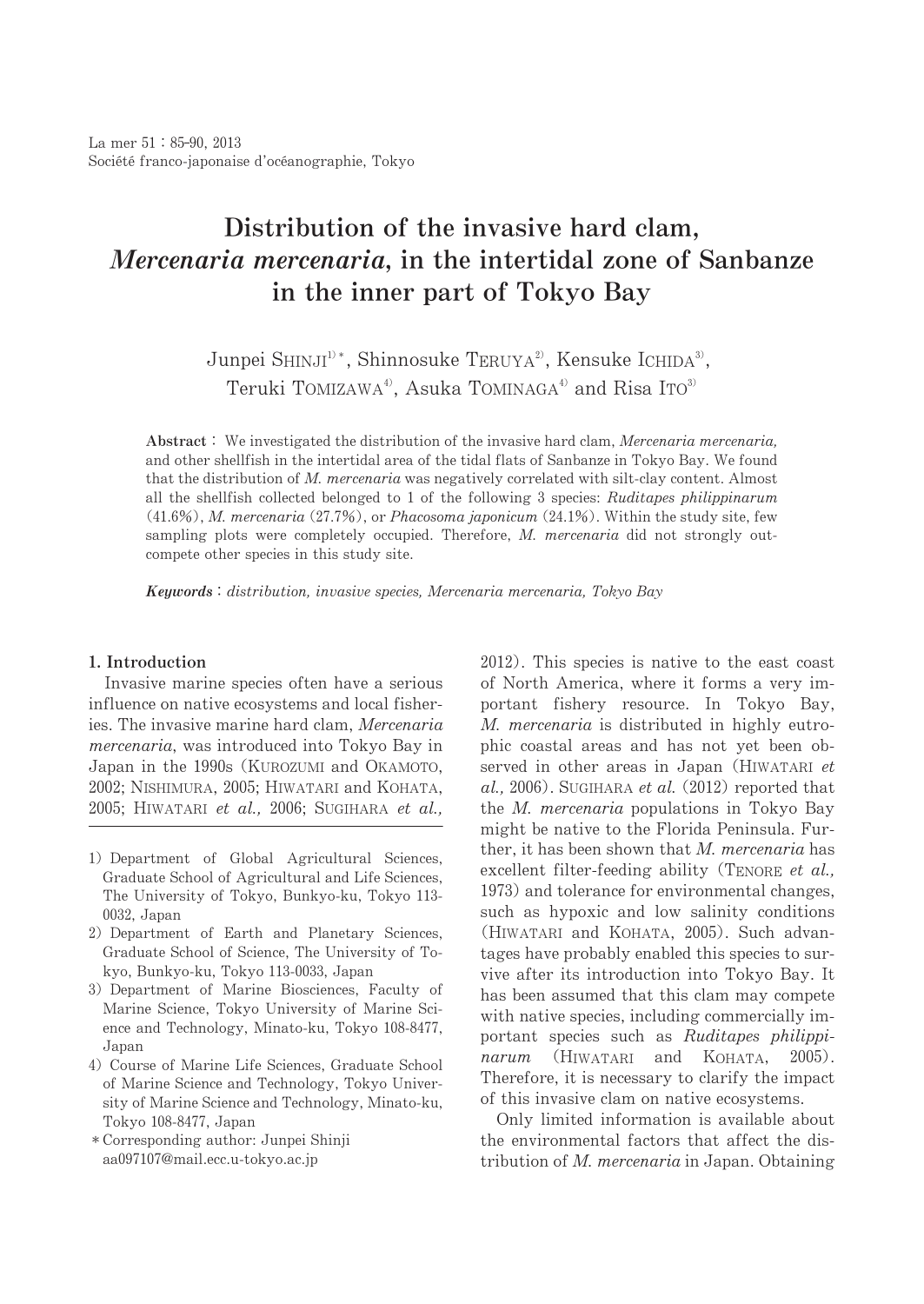

Fig. 1. The study site in Tokyo Bay and the location of the sampling plots. Sampling lines (A-D) were 80 m apart, and the sampling plots were created at 20-m intervals along the lines. The straight solid lines represent a dike.

more information about the distribution of both native and invasive clams should be the first step in evaluating the impact of the invasive clam on native ecosystems. This study was conducted to provide fundamental information for further ecological studies. We examined the tidal flats of Sanbanze in the inner part of Tokyo Bay in late summer, during which a large number of M. mercenaria can be found (NISHIMURA, 2005).

### 2. Materials and methods

Sanbanze is located in the inner part of Tokyo Bay and is one of the largest tidal flats in the bay. Most of the area has a muddy-sand bottom (ACHIARI and SAKAI, 2007). The survey was conducted at low tide, during which the  $2.69 \times$ km<sup>2</sup> tidal flats were maximally exposed. (CHIBA PREFECTURE,  $2012$ ). It is difficult to access the tidal flats except via Funabashi Sanbanze Kaihin Park (35°40'N, 139°58'E). Therefore, the study site was prepared within the park boundary.

A spatial survey was conducted at low tide, between 10:00 a.m. and 1:00 p.m. on September 5, 2009, when the tidal flats were the most exposed (the lowest tide was at 11:18 a.m.). Four parallel sampling lines were set at 80-m intervals. The first line was set slightly below the high tide line, and the last line was set below the low tide line  $(Fig. 1)$ . Sampling plots were created at 20-m intervals along each 80-m line by installing a 150-cm bar for determining the water depth at high tide. To analyze mollusk assemblages, sediment was collected using 30  $\times$ 30-cm quadrats at each sampling plot. Sediment collected  $0-5$  cm from the surface was sieved using a 2-mm mesh, and the animals obtained were fixed in 10% formalin immediately after sampling. To analyze environmental conditions, sediment samples were collected near each mollusk-sampling site by using  $10 \times$ 30-cm quadrats. Sediment temperature was measured at 3-cm depth by using a stick thermometer. A 0.8-cm-diameter corer was used to collect a 2-ml sediment core from  $0-3$  cm below the surface. This sediment was used to analyze water content. A 2.7-cm-diameter corer was used to collect a 100-ml sediment core from  $0-$ 3 cm below the surface. This sediment was used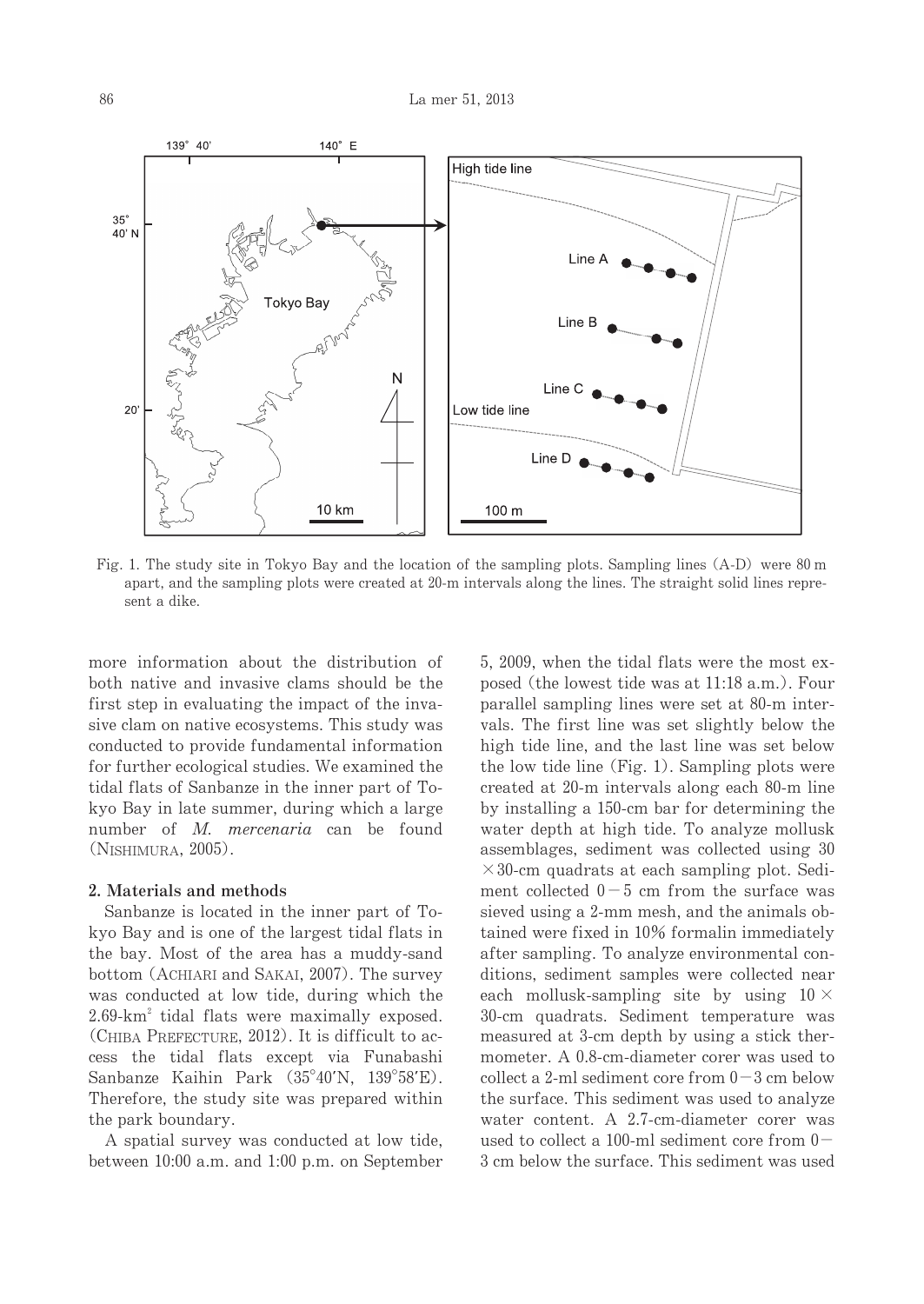|            | Family    | <b>Species</b>                  | Density (individuals/ $m^2$ ) |                 |                 |                 | Number of              |
|------------|-----------|---------------------------------|-------------------------------|-----------------|-----------------|-----------------|------------------------|
| Class      |           |                                 | Line A                        | Line B          | Line C          | Line D          | plots where<br>present |
| Bivalvia   |           | Mactridae Mactra veneriformis   |                               | $3.7 \pm 6.4$   |                 | $8.3 \pm 10.6$  | 3                      |
|            |           | Tellinidae Macoma incongrua     |                               |                 | $2.8 \pm 5.6$   |                 |                        |
|            | Solenidae | Solen strictus                  |                               |                 |                 | $8.3 \pm 10.6$  | $\overline{2}$         |
|            |           | Veneridae Mercenaria mercenaria | $2.8 \pm 5.6$                 | $44.4 \pm 50.9$ | $41.7 \pm 16.7$ | $27.8 \pm 11.1$ | 11                     |
|            |           | Phacosoma japonicum             |                               | $3.7 \pm 6.4$   | $11.1 \pm 15.7$ | $77.8 \pm 76.4$ | 7                      |
|            |           | Ruditapes philippinarum         |                               | $85.2 \pm 78.8$ | $55.6 \pm 27.2$ | $38.9 \pm 14.3$ | 10                     |
|            |           | Cyclina sinensis                |                               |                 | $2.8 \pm 5.6$   |                 |                        |
| Polychaeta |           | Polychaeta sp.                  | $47.2 \pm 38.9$               | $44.4 \pm 50.9$ | $2.8 \pm 5.6$   | $13.9 \pm 16.7$ | 8                      |

Table 1. Density of animal species collected along sampling lines in Sanbanze (mean $\pm$ standard deviation [SD]). Each sampling line contained  $3-4$  sampling plots.

to determine sediment characteristics.

Animals were sorted into species or taxa. They were then counted and their density was calculated. To analyze sediment water content, samples were weighed before and after drying at  $105^{\circ}$ C for 5 h, and the water content was calculated from the difference in mass. To analyze the sediment characteristics, samples were treated with 30% hydrogen peroxide to remove organic compounds and then dried at  $60^{\circ}$ C for 96 h. The composition of sediment grain sizes was determined using a series of sieves with 2-, 1-,0.5-,0.25-,0.125-,and0.063-mm meshes,and the median grain size and silt-clay content were measured.

For homogeneity of variance and normality, all numerical data were log-transformed and percent data were arcsine transformed, as per the study by ZAR (1984). Differences between the means of environmental factors along each sampling line were compared using one-way analysis of variance (ANOVA) and Bonferroni's method. Pearson's productmoment correlation coefficient was calculated between major bivalve species. The correlation coefficient was tested using a  $t$  test. Stepwise multiple regression analysis was performed to examine correlations between the density of M. mercenaria and environmental conditions. Differences were considered significant if the associated p-value was less than  $0.05$ .

#### 3. Results and discussion

Seven bivalve species were found in the study site (Table 1). A vast majority of these bivalves were 1 of 3 species of filter feeders: Of the total number of bivalves found,  $41.6\%$  were R. philippinarum, 27.7% were M. mercenaria, and 24.1% were Phacosoma japonicum. M. mercenaria was found in a greater number of sampling plots (11 sampling plots) than any of the other species. Thus, the invasive clam, M. mercenaria, was one of the dominant species in the study site.The distribution of M. mercenaria was similar to that of R. philippinarum, and few sampling plots were entirely occupied by  $M$ . mercenaria. NISHIMURA  $(2005)$  reported that, although the number of individuals varied between seasons and places, 80% of all samples acquired in 2002 from Chiba Port in Tokyo Bay were M. mercenaria. We observed no such extreme dominance, and there was no negative correlation between the density of M. mercenaria and that of the other 2 major species, namely, R. philippinarum  $(R=$ 0.59;  $P < 0.05$ ) and P. japonicum (R=0.17; P >  $0.05$ ). These results imply that the presence of M. mercenaria did not exclude other species from the study site. Therefore, there was no evidence that  $M$ . mercenaria strongly outcompetes other species in the study site.

Sampling lines  $A - C$  in this study were placed in the intertidal zone, and line D was in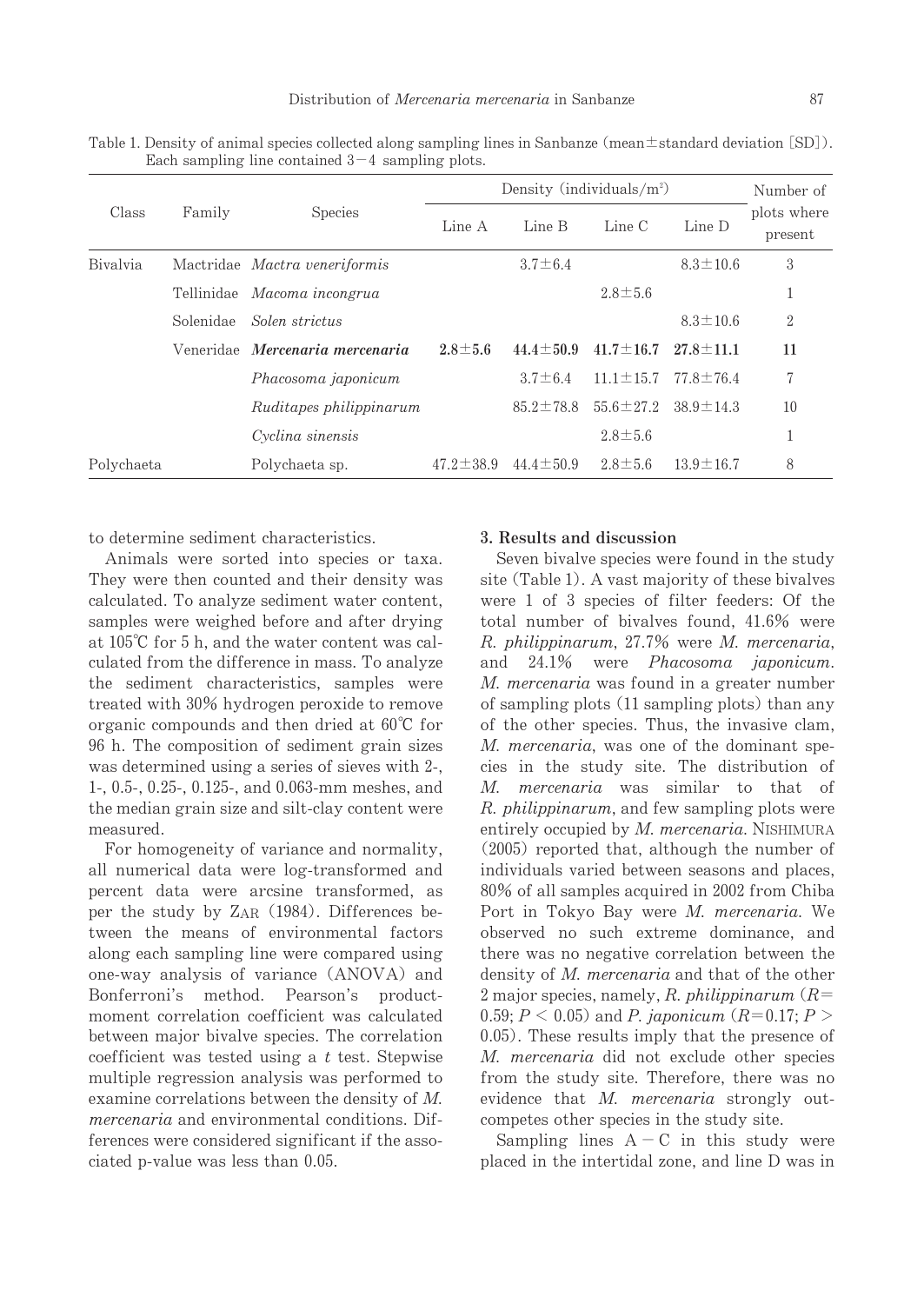|                               | Line A                  | Line B                    | Line C                       | Line D                      |
|-------------------------------|-------------------------|---------------------------|------------------------------|-----------------------------|
| Water depth at high tide (cm) | $62.5 \pm 5.0^{\circ}$  | $95.0 \pm 10.0^{\circ}$   | $118.8 \pm 4.8$ <sup>c</sup> | $NA^*$                      |
| Emersion (h)                  | $7.1 \pm 0.3^{\circ}$   | $5.3 \pm 0.6^{\circ}$     | $4.2 \pm 0.3^{\circ}$        | $0.0 \pm 0.0$ <sup>d</sup>  |
| Temperature (°C)              | $32.1 \pm 0.3^{\circ}$  | $30.3 \pm 1.2^{\circ}$    | $29.4 \pm 0.5^{\circ}$       | $26.1 \pm 0.8$ <sup>c</sup> |
| Water content $(\%)$          | $23.0 \pm 2.0^{\circ}$  | $20.5 \pm 6.2^{\circ}$    | $21.1 \pm 2.6^{\circ}$       | $27.4 \pm 0.9^{\circ}$      |
| Median grain size $(\mu m)$   | $78.3 \pm 6.5^{\circ}$  | $103.7 \pm 12.0^{\circ}$  | 88.4 $\pm$ 6.0 <sup>ab</sup> | $82.4 \pm 4.2^{\circ}$      |
| Silt-clay contents $(\%)$     | $7.8 \pm 4.5^{\circ}$   | $0.3 \pm 0.2^{\circ}$     | $0.4 \pm 0.2^{\circ}$        | $0.7 \pm 0.3^{\circ}$       |
| Species richness              | $1.0 \pm 0.0^{\circ}$   | $2.7 \pm 1.5^{ab}$        | $3.3 \pm 1.0^{\circ}$        | $4.5 \pm 0.6^{\circ}$       |
| Density (individuals/ $m^2$ ) | $50.0 \pm 34.5^{\circ}$ | $136.1 \pm 107.5^{\circ}$ | $116.7 \pm 32.1^{\circ}$     | $175.0 \pm 80.8^{\circ}$    |

Table 2. Environmental conditions, species richness, and total density of collected animals along sampling lines in Sanbanze (mean  $\pm$  standard deviation [SD]).

Different letters within rows indicate significant differences ( $n = 3-4$ ;  $P < 0.05$ ).

\* The water depth at high tide on line D was deeper than 150 cm, which is the length of the bar used to measure water depth in this study.



Fig. 2. Correlation between silt-clay content and the density of  $M$ . *mercenaria* in sampling plots  $(30)$  $\times$  30 cm<sup>2</sup>) located in Sanbanze mudflat in Tokyo Bay.

the subtidal zone. Although the water depth at high tide and emersion differed between lines B and C, the environmental conditions were similar along these 2 lines (Table 2). The following formula was obtained using stepwise multiple regression analysis:

 $y = -0.038x + 0.707$  ( $r = 0.71$ ).

where  $y$  is the density of M. mercenaria and

 $x$  is silt-clay content. The distribution of M. mercenaria in this study was negatively correlated with silt-clay content (Fig. 2). No other correlations were observed between environmental conditions and the abundance of M. mercenaria. The negative correlation between sediment silt-clay content and density of M. mercenaria was conspicuous along sampling line A  $(Table 1, 2)$ . It has been reported that the presence of 44 mg/L of silt in the water decreases the growth rate of  $M$ . mercenaria (BRICELJ et al., 1984). Such changes in growth rate may depend on the efficiency of selection between nutritious substances and suspended sediments in the water (BRICELJ and MALOUF, 1984). It may be that the high silt-clay content observed in all the sediments was caused by a large quantity of suspended sediments in the water at high tide. The absence of M. mercenaria at line A may therefore be due to high silt-clay content of the water in that area. However, the silt-clay content of the sediments was approximately 8% or less along all sampling lines, including line A, which had the fewest individuals of this species. Contrary to the results of our study, NISHI et al. (2008) reported that M. mercenaria was found in several areas of Yokohama Port, which opens into in Tokyo Bay, where the silt-clay content was more than 15.7% and the substratum had low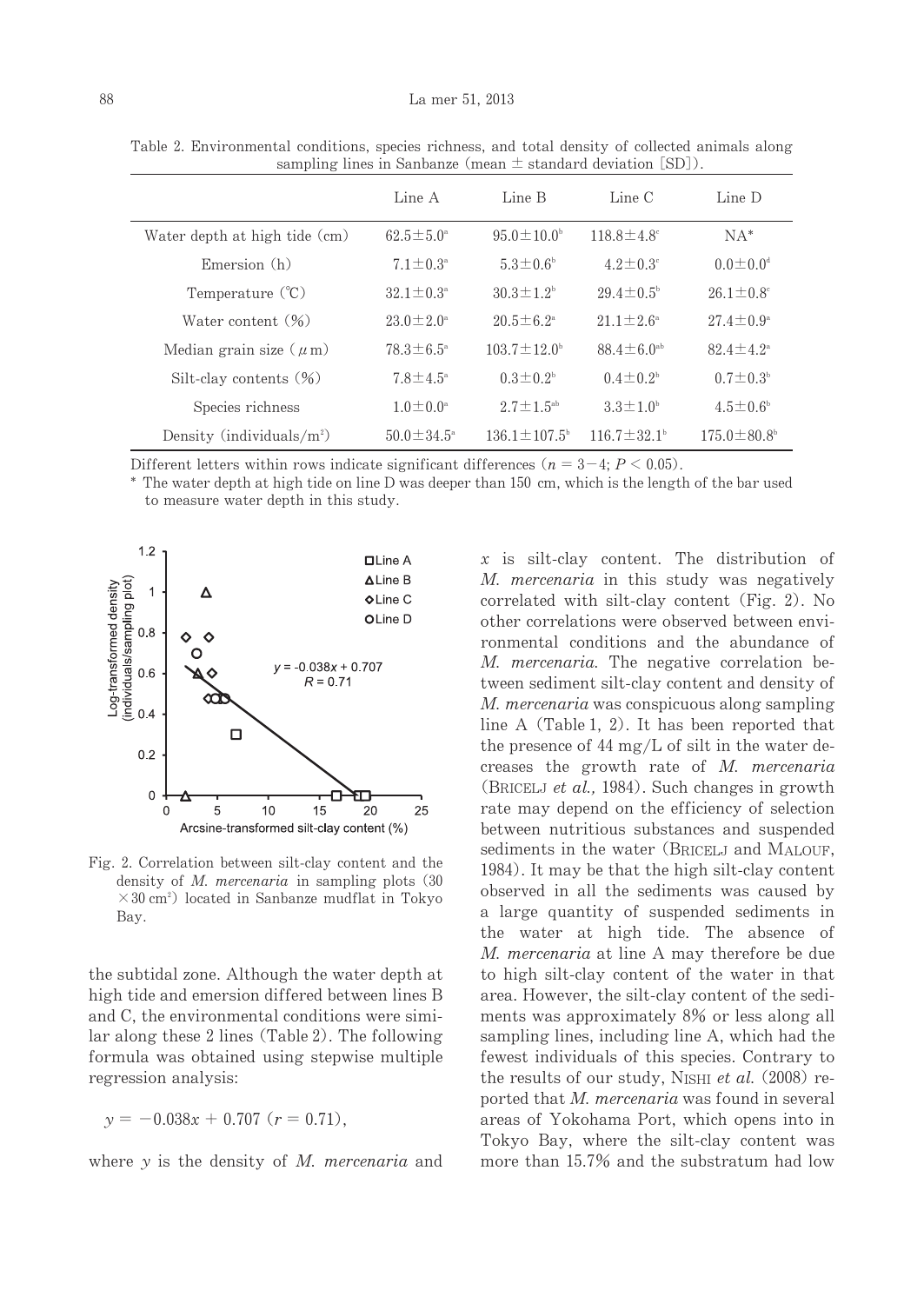oxidation-reduction potential.Although our study results do not indicate the reason for this difference in silt-clay content between Sanbanze and Yokohama Port, it is assumed to be one of the reasons that the study site used by NISHI et al.  $(2008)$  and that used in our study were geomorphologically different. The study site used by NISHI et al. (2008) was located in a canal, whereas in our study, the site was an intertidal zone in a tidal flat. Sediments are well-raised from surf zone to swash zone (SHUTO, 1988), and the intertidal zone in this study was within these zones. Therefore, the study site used by NISHI et al.  $(2008)$  is assumed to be less affected by waves from the sea than the site used for our study. The negative correlation we observed between silt-clay content and the density of  $M$ . mercenaria may result from geomorphological features that cause a relatively large amount of suspended sediment in areas with high silt-clay content. In this study, we did not directly test this hypothesis. Therefore, a more detailed survey and additional experiments are necessary, even though it appeared that silt and clay were among the major factors that affected the distribution of  $M$ . mercenaria in the study site.

In this study, we investigated the distribution of *M. mercenaria* in a part of Sanbanze. M. mercenaria is abundant in Sanbanze, as it is in other places in Tokyo Bay (NISHIMURA, 2005; NISHI et al., 2008). Our study data should help to clarify the distribution of  $M$ . mercenaria in Tokyo Bay. Furthermore, Sanbanze faces land subsidence; the area of the tidal flats has decreased by over 50% over the past 3 years, primarily because of the Great East Japan Earthquake (CHIBA PREFECTURE, 2012). Therefore, this study, which describes the biological distribution of bivalves before the Great East Japan Earthquake, can also be used as a baseline survey for tracing ecological and geographical changes after the earthquake. Further research is required to obtain more details about the distribution of the invasive species,M.mercenaria.

#### Acknowledgements

We thank Dr. K. OKAMOTO and Dr. N. M. SUGIHARA (Graduate School of Agricultural and Life Sciences, University of Tokyo) for offering important advice about the ecological characteristics of M. mercenaria and the geographical characteristics of Sanbanze. Further, we express our gratitude to Dr. H. KUROKURA (Graduate School of Agricultural and Life Sciences, University of Tokyo) for providing the experimental equipment. In addition, we thank Dr. S. WATANABE (Japan International Research Center for Agricultural Sciences) and Dr. K. KON (Shimoda Marine Research Center, University of Tsukuba) for their instructions on conducting the ecological survey.

#### References

- ACHIARI, H. and J. SAKAI (2007): Numerical analysis of wind-wave climate change and spatial distribution of bottom sediment properties in Sanbanze Shallows of Tokyo bay. Journal of Coastal Research,  $50$ ,  $343-347$ .
- BRICELJ, V. M., R. E. MALOUF and C. DE QUILLFELDT  $(1984)$ : Growth of juvenile Mercenaria mercenaria and the effect of resuspended bottom sediments. Marine Biology, 84,  $167-173$ .
- BRICELJ, V. M. and R. E. MALOUF (1984): Influence of algal and suspended sediment concentrations on the feeding physiology of the hard clam  $Mercenaria mercenaria$ . Marine Biology, 84, 155-165.
- CHIBA PREFECTURE  $(2012)$ : A report on investigation of the influence of earthquake(depth in Sanbanze) (in Japanese). CHIBA PREFECTURE, Chiba,  $1-73$  pp.
- HIWATARI, T. and K. KOHATA (2005): An exotic hard clam Mercenaria mercenaria introduced in Tokyo Bay (in Japanese). Journal of Japan Society on Water Environment,  $28,614-617$ .
- HIWATARI, T., Y. SHINOTSUKA, K. KOHATA and M. WATANABE (2006): Exotic hard clam in Tokyo Bay identified as *Mercenaria mercenaria* by genetic analysis. Fisheries Science,  $72$ ,  $578-584$ .
- KUROZUMI, T. and M. OKAMOTO (2002): Some newly introduced mollusks in the southern Kanto region (in Japanese). Summary of the annual meeting of the Malacological Society of Japan. Venus, 61, 111.
- NISHI, E., A. SAKAMOTO, H. MIZUO, Y. KOICHI and K. SHIMOMURA (2008): Record of an alien clam Mercenaria mercenaria from the Yokohama port, Tokyo Bay (in Japanese). Natural History Report of Kanagawa,  $29$ ,  $181-183$ .
- NISHIMURA, K. (2005): Distribution of the hard clam Mercenaria mercenaria (Veneridae) in the short-